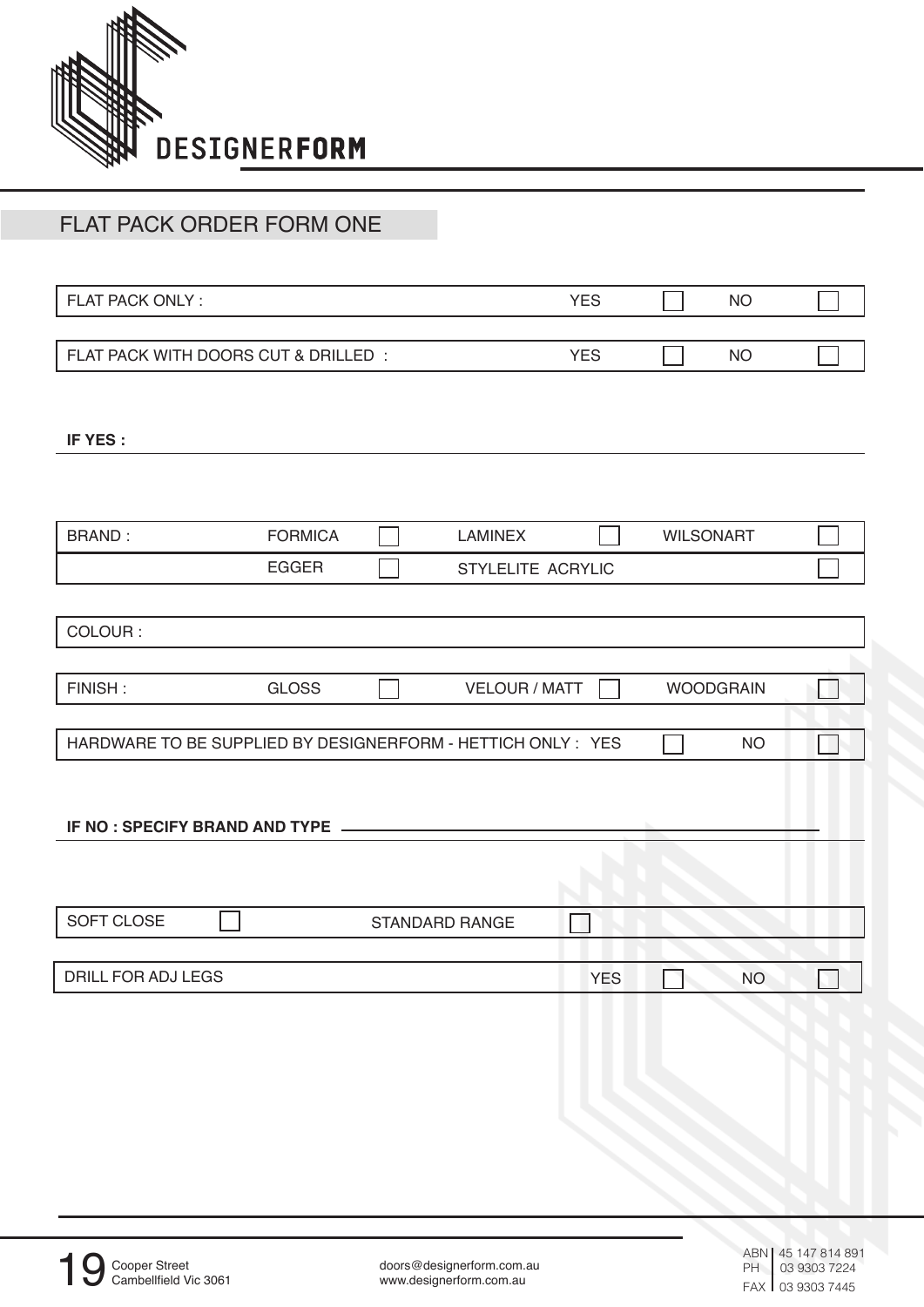

## FLAT PACK ORDER FORM TWO

CUSTOMER :

ADDRESS : CONTACT :

CUSTOMER ORDER NO :

DATE ORDERED :

DATE REQUIRED :

PHONE NO :

JOB NO :

| <b>NO</b>      | <b>TYPE</b> | QTY HEIGHT WIDTH WIDTH DEPTH DEPTH<br>(mm) | (mm) | $\overline{2}$ | 2 | <b>LEFT</b> | <b>RIGHT</b><br>CLEARANCE CLEARANCE | <b>COMMENTS</b> |
|----------------|-------------|--------------------------------------------|------|----------------|---|-------------|-------------------------------------|-----------------|
|                |             |                                            |      |                |   |             |                                     |                 |
| $\overline{2}$ |             |                                            |      |                |   |             |                                     |                 |
| 3              |             |                                            |      |                |   |             |                                     |                 |
| $\overline{4}$ |             |                                            |      |                |   |             |                                     |                 |
| 5              |             |                                            |      |                |   |             |                                     |                 |
| 6              |             |                                            |      |                |   |             |                                     |                 |
| $\overline{7}$ |             |                                            |      |                |   |             |                                     |                 |
| 8              |             |                                            |      |                |   |             |                                     |                 |
| 9              |             |                                            |      |                |   |             |                                     |                 |
| 10             |             |                                            |      |                |   |             |                                     |                 |

| <b>NO</b>      | QTY HEIGHT<br>(mm) | <b>WIDTH</b><br>(mm) | <b>DEPTH</b><br>(mm) | <b>DRAW</b><br><b>DETAILS</b>        | 1ST<br><b>DRAW</b> | 2ND<br><b>DRAW</b> | 3RD<br><b>DRAW</b> | 4TH<br><b>DRAW</b> | 5TH<br><b>DRAW</b> |
|----------------|--------------------|----------------------|----------------------|--------------------------------------|--------------------|--------------------|--------------------|--------------------|--------------------|
| 1              |                    |                      |                      | <b>DRAWER FRONT</b><br><b>HEIGHT</b> |                    |                    |                    |                    |                    |
| $\overline{2}$ |                    |                      |                      | <b>DRAWER FRONT</b><br><b>HEIGHT</b> |                    |                    |                    |                    |                    |
| 3              |                    |                      |                      | DRAWER FRONT<br><b>HEIGHT</b>        |                    |                    |                    |                    |                    |
| 4              |                    |                      |                      | <b>DRAWER FRONT</b><br><b>HEIGHT</b> |                    |                    |                    |                    |                    |
| 5              |                    |                      |                      | DRAWER FRONT<br><b>HEIGHT</b>        |                    |                    |                    |                    |                    |
| 6              |                    |                      |                      | <b>DRAWER FRONT</b><br><b>HEIGHT</b> |                    |                    |                    |                    |                    |
| 7              |                    |                      |                      | <b>DRAWER FRONT</b><br><b>HEIGHT</b> |                    |                    |                    |                    |                    |
| 8              |                    |                      |                      | <b>DRAWER FRONT</b><br><b>HEIGHT</b> |                    |                    |                    |                    |                    |
| 9              |                    |                      |                      | <b>DRAWER FRONT</b><br><b>HEIGHT</b> |                    |                    |                    |                    |                    |
| 10             |                    |                      |                      | <b>DRAWER FRONT</b><br><b>HEIGHT</b> |                    |                    |                    |                    |                    |

Alterations and cancellations must be made within 4 hours of the order being placed. Any alterations and cancellations after this time could incur a charge. All alterations must be in writing quoting the order number.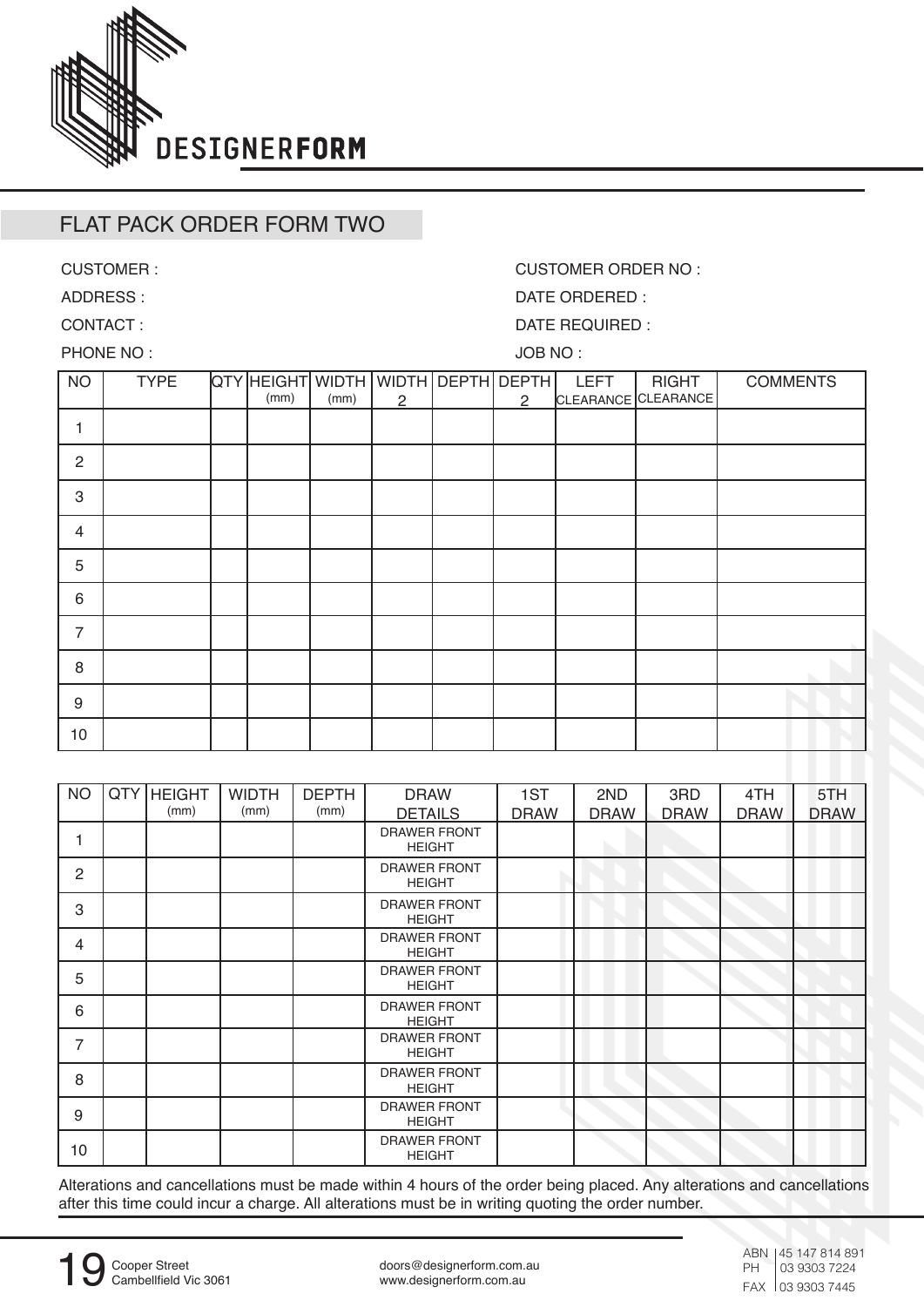

## FLAT PACK ADDED PANELS AND KICKERS

CUSTOMER :

ADDRESS :

CONTACT :

PHONE NO:

| COLOUR:<br>DOOn. | MAT | . — .<br>ے ں |  |
|------------------|-----|--------------|--|

| <b>NO</b>                 | QTY | <b>HEIGHT</b><br>(mm) | <b>WIDTH</b><br>(mm) | $\frac{\mathsf{EDGE}}{\mathsf{T}}$ | EDGE<br>$\sf B$ | EDGE<br>$\mathsf L$ | EDGE<br>$\sf R$ | DESCRIPTION : DOOR PANEL DRAWER |
|---------------------------|-----|-----------------------|----------------------|------------------------------------|-----------------|---------------------|-----------------|---------------------------------|
| $\mathbf{1}$              |     |                       |                      |                                    |                 |                     |                 |                                 |
| $\sqrt{2}$                |     |                       |                      |                                    |                 |                     |                 |                                 |
| $\ensuremath{\mathsf{3}}$ |     |                       |                      |                                    |                 |                     |                 |                                 |
| $\overline{4}$            |     |                       |                      |                                    |                 |                     |                 |                                 |
| $\mathbf 5$               |     |                       |                      |                                    |                 |                     |                 |                                 |
| $\,6\,$                   |     |                       |                      |                                    |                 |                     |                 |                                 |
| $\overline{7}$            |     |                       |                      |                                    |                 |                     |                 |                                 |
| $\,8\,$                   |     |                       |                      |                                    |                 |                     |                 |                                 |
| $\boldsymbol{9}$          |     |                       |                      |                                    |                 |                     |                 |                                 |
| $10$                      |     |                       |                      |                                    |                 |                     |                 |                                 |
| 11                        |     |                       |                      |                                    |                 |                     |                 |                                 |
| 12                        |     |                       |                      |                                    |                 |                     |                 |                                 |
| $13\,$                    |     |                       |                      |                                    |                 |                     |                 |                                 |
| 14                        |     |                       |                      |                                    |                 |                     |                 |                                 |
| 15                        |     |                       |                      |                                    |                 |                     |                 |                                 |
| $16\,$                    |     |                       |                      |                                    |                 |                     |                 |                                 |
| 17                        |     |                       |                      |                                    |                 |                     |                 |                                 |
| $18$                      |     |                       |                      |                                    |                 |                     |                 |                                 |
| $19$                      |     |                       |                      |                                    |                 |                     |                 |                                 |
| 20                        |     |                       |                      |                                    |                 |                     |                 |                                 |

Alterations and cancellations must be made within 4 hours of the order being placed. Any alterations and cancellations after this time could incur a charge. All alterations must be in writing quoting the order number.

Cooper Street

19

doors@designerform.com.au www.designerform.com.au

CUSTOMER ORDER NO : DATE ORDERED : DATE REQUIRED :